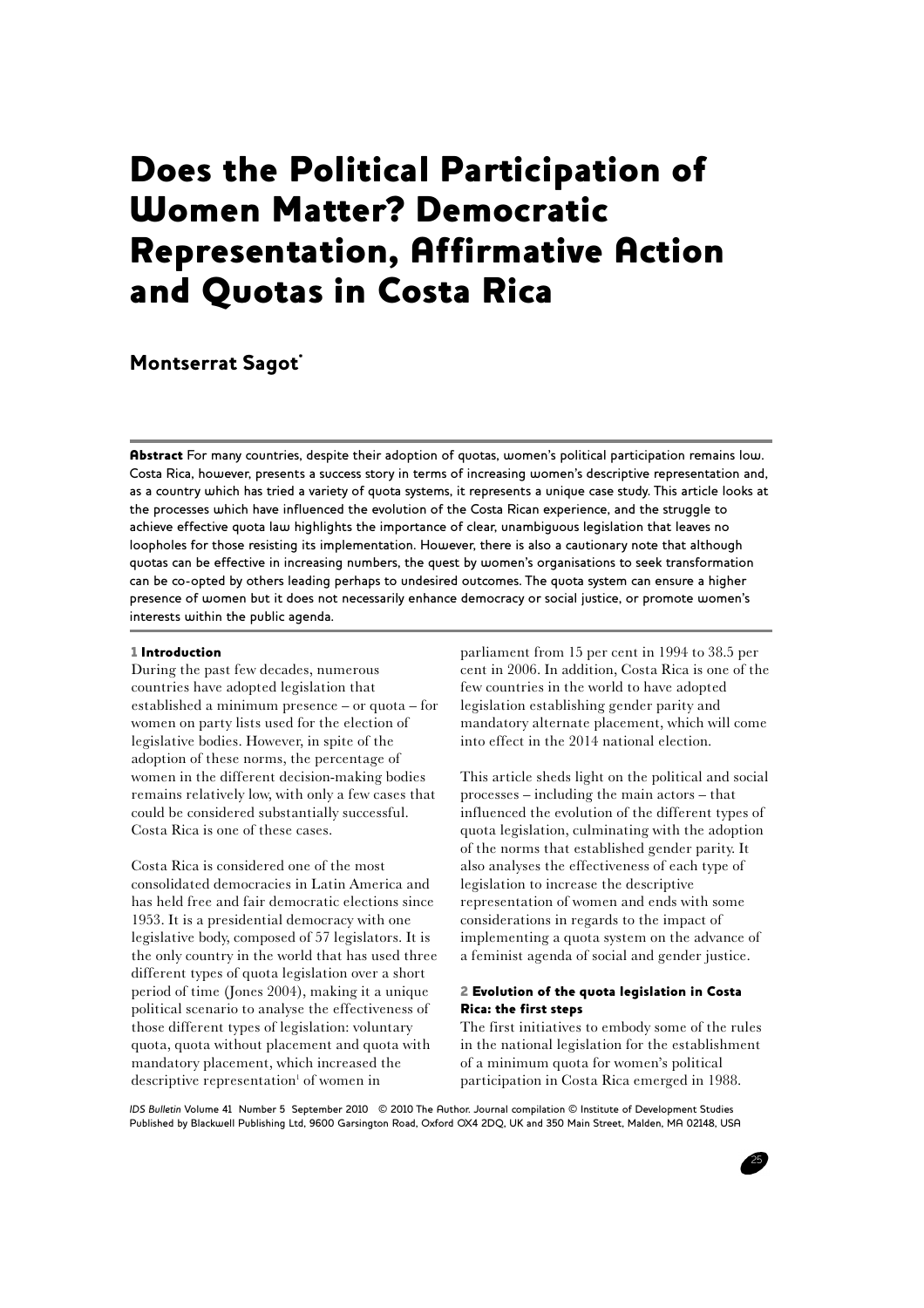After strong pressures from the women's movement, the First Lady at the time, Margarita Penón,<sup>2</sup> negotiated a Bill in the legislative assembly for the enactment of a law for real equality, with the aim of helping to transcend the formal equality as it is defined in the Constitution. Inspired by the Convention for the Elimination of all forms of Discrimination against Women (CEDAW), the Bill was written by feminist lawyers and activists who had dedicated themselves to work together with the First Lady with the aim of presenting to Congress a legal reform for promoting true equality for women in different spheres, including that of political representation.

The original Bill included various legal provisions to establish a quota system. However, the debate on the Bill provoked strong negative reactions in the Legislative Assembly that motivated their exclusion from the final text, which was endorsed in 1990 under the name 'Law for the Promotion of Social Equality of Women' (Law  $7142$ ).<sup>3</sup> As can be derived from the title with which the Bill was finally passed, the original content, which intended to transcend the concept of formal equality, was eliminated, including the proposal to establish mandatory quotas for the political representation of women.

Although explicit mention of the quotas was eliminated from the Law, it included a chapter on 'Political Rights of Women', which made a reference to the obligation of the political parties to incorporate in their by-laws mechanisms to promote and assure the effective participation of women in significant percentages (articles 5 and 6 of Chapter 11 of Law 7142). Although the various political parties did implement some reforms to their internal rules in 1992, the vague phrasing of the Law ensured that there were no concrete mechanisms established for the implementation of quotas, making it an essentially voluntary exercise. In short, in this period, reforms were introduced with good intentions and declarations of goodwill, but they did not have any practical impact for women.

Given that the dispositions in the Law for the Promotion of Social Equality of Women were not being fulfilled, the Depute from the Partido Liberación Nacional (National Liberation Party), Gladys Rojas, presented a Bill to the Legislative Assembly in 1992 aimed at reforming the

Electoral Code (the legal instrument that regulates the national election processes), in order to introduce a mandatory quota system for women's participation in political parties. On this occasion, the Supreme Elections Tribunal was against the proposal, claiming that the Bill did not establish the necessary mechanisms to ensure the fulfillment of the principle of proportional representation nor the mechanisms to sanction those who did not fulfill the requirements. In other words, it was another vague project that was sent to the archives.

However, these first initiatives generated expectation and hope in female activists from various political parties, which started to build an important movement to reform the Electoral Code in a clear and precise way with the aim of establishing a quota system as a mandatory mechanism for all political parties. On 28 November 1996, Article 60 of the Electoral Code was reformed in such a manner that it obliged political parties to include, in their internal rules, the necessary mechanisms to ensure a 40 per cent participation of women in the party structure, the electoral lists and in the delegations to the different assemblies of the parties (Bolaños 2006).

### *2.1 Formal equality* **vis-à-vis** *real equality*

These reforms to the Electoral Code created the basis for parity in the access of women to positions of power and represented a significant advance in legal norms for equity in political participation. The national discussion around these reforms also made evident the existent myths around the political participation of women and added to the public debate the voices of women who aspired to positions of popular representation, but who had not been able to get them as a result of the perverted mechanisms of patriarchal pacts and arrangements that operate inside the party structures.

In spite of the important step that the approval of these regulations meant, the 1998 elections were a demonstration of the great distance that exists between formal equality and real equality. It also showed the diverse stratagems that political parties can use when there is no real will to guarantee gender equality. On this occasion, the main problem came from the fact that the regulation had not explicitly stated that the 40 per cent representation of women should

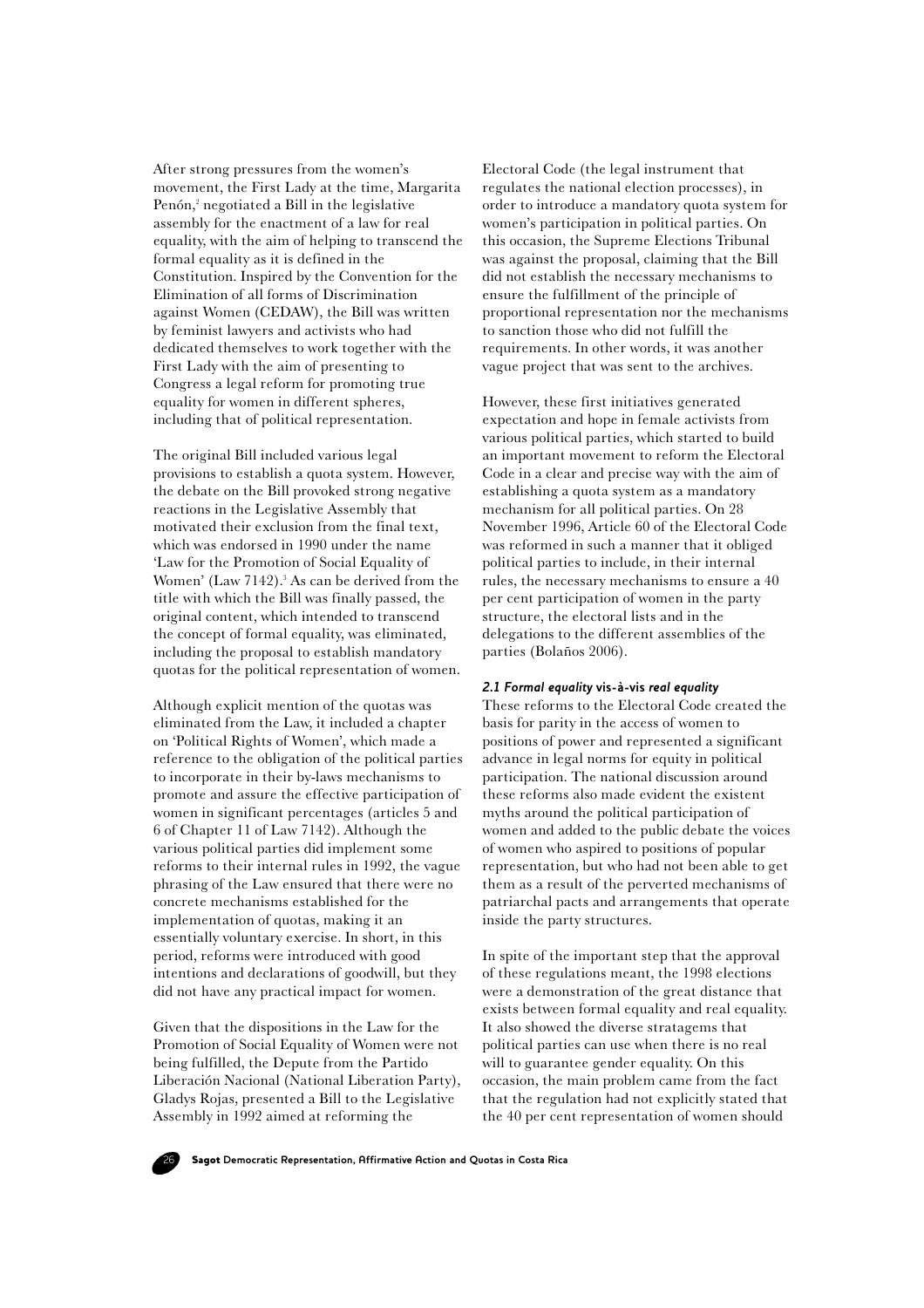be for electable positions. The norm also failed to state that the registration of parties that did not comply would not be accepted.

As a result of a request made by the Instituto Nacional de las Mujeres (National Institute for Women – the national machinery for the advancement of women) the Electoral Tribunal had to inform political parties that it was not going to accept the registration of any lists that did not fulfill the requirement of a minimum 40 per cent of women. This is when the big charade began. On the lists that did fulfill the requirement, all women were placed last, in positions without any possibility of being elected. The registration of lists that did not fulfill the quota was accepted because the parties claimed they had not found enough women who wanted to participate. Some parties used the trick of adding together all the women on a national scale, without considering the lists separated for each municipality or region. On some lists, not one single woman was registered. In fact, out of the 23 parties that presented candidates for the Legislative Assembly in the 1998 elections, 15 did not fulfill the quota (Torres 2001). It seemed evident then that parties may have included women on the journey but they did not want them there at arrival.

Thus, the Costa Rican experience shows that if the quota legislation is not explicit and strict, the traditional masculine power culture within political parties will find loopholes to avoid giving women equal opportunities to occupy elected positions. Women, in general, lack the experience to negotiate their presence and depend on the goodwill of male party leaders, who will not give up their privileged positions unless they are forced by explicit legislation. Therefore, although the 1998 election represented a significant advance for women since they increased their representation to 19 per cent in Congress and 30 per cent in municipal government (compared with 15 and 12 per cent, respectively in the previous election), there was clear evidence of resistance to the quota legislation, and the necessity of explicit and mandatory rules was apparent.

The analysis of the practical application of the quota legislation in the national elections of 1998 allowed for the construction of well-grounded arguments to appeal to the Supreme Elections

Tribunal for a revision of those norms. After some heavy lobbying by women's organisations, the appeal for revision was presented by Gloria Valerín, Minister for Women's Affairs and supported by Olga Nidia Fallas, an influential judge with the Elections Tribunal. As a result, in Resolution No. 1863, 23 September 1999, the Elections Tribunal, interpreted the very 'spirit' of the 1996 reform to the Electoral Code, stating that:

- $\bullet$  The quota of 40 per cent of women in the electoral lists must be in positions with a possibility of being elected.
- $\bullet$  The quota of 40 per cent must be respected in each district, municipality and province assembly and not seen as an overall 'global' quota.
- $\bullet$  Each party is obliged to incorporate the necessary adjustments in their by-laws in order to guarantee the effective participation of women in the given form and percentage.
- $\bullet$  The Civil Registry will not register candidate lists that do not adjust to these parameters.
- $\bullet$  The Civil Registry will not accredit reforms of by-laws or the acts of the assemblies that do not fulfill the established requirements.

The 1999 ruling surprised many politicians who had grudgingly supported the original law in 1996, which they thought would be relatively ineffective due to the decision not to include a placement mandate (Jones 2004). Thus, in another resolution (No. 2837) from 12 December 1999, as a result of a consultation made by various political parties who were trying to find a way of getting around the requirements for the quota, claiming that they had not properly understood the concept of 'electable position', the Elections Tribunal clarifies the following:

By 'electable position' it should be understood that which gives a person real possibility of being elected and hence should be considered individually in the confirmation of lists per province. The political parties are obliged to implement the quota system for women and should consider the percentage of 40 per cent to be a minimum that as such could increase but not decrease.

The political party is obliged to promote a culture of democracy and participation that will make possible the incorporation of women.

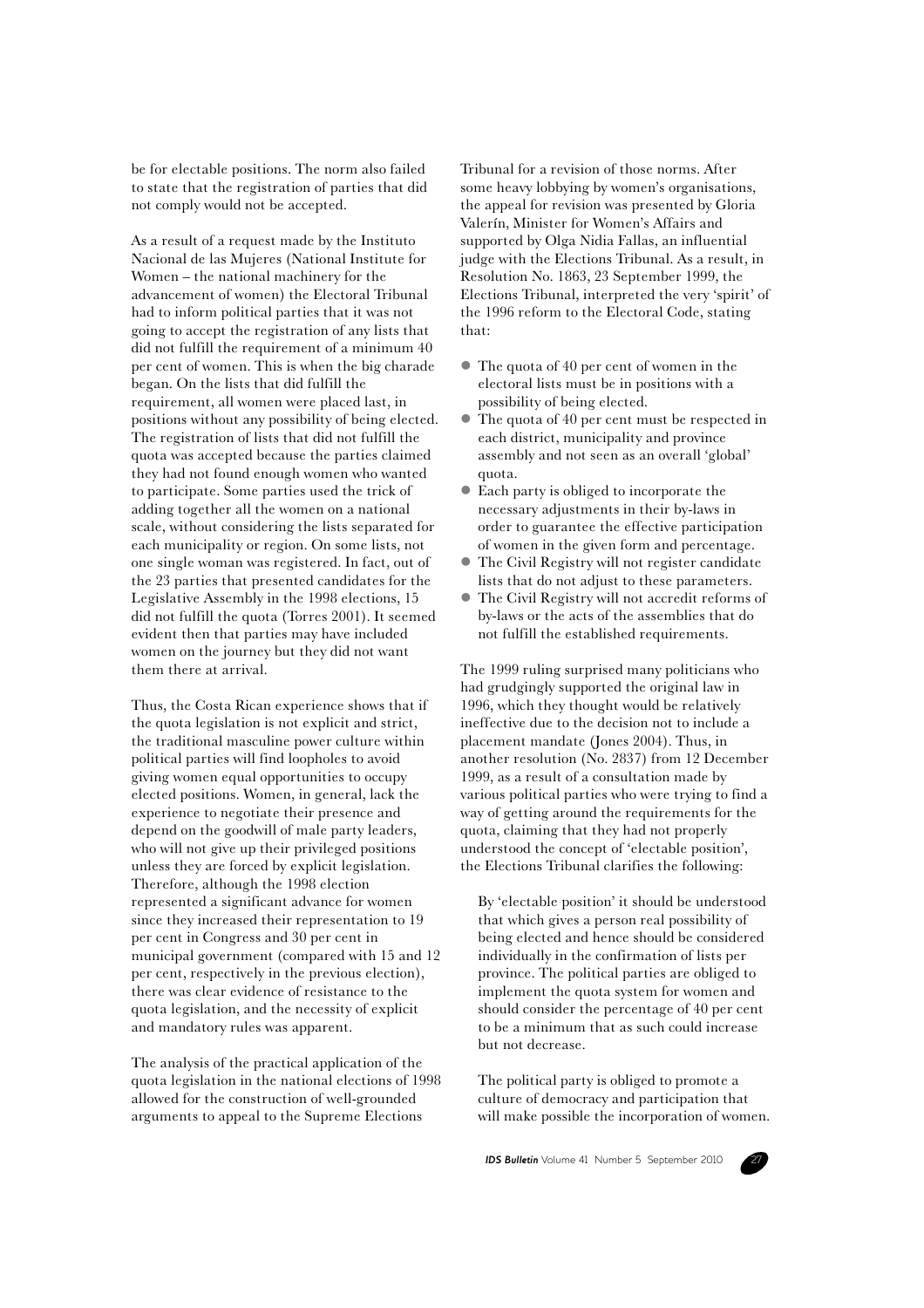

Once the rules, proceedings and sanctions were completely clear, one could begin to see the effects of the quota system. In the 2002 elections, women's representation in the Legislative Assembly reached 35 per cent (see Figure 2), giving the Costa Rican Congress the highest female representation in any Latin American political body at that time. In the municipalities, the percentage increased to 47 per cent (see Figure 1), almost reaching parity (Bolaños 2006).

During the last two elections of 2006 and 2010, the participation of women in the Legislative Assembly increased to 38.5 per cent, while the municipalities maintained figures close to 50 per cent.

The importance of using a quota system is reflected not only in the significant increase on the descriptive participation of women in Congress and local government, but also when, by contrast, one analyses the spaces and posts where the legal mandate of the quota is not imposed. In these posts, such as the ministries,

the Supreme Court of Justice, the autonomous institutions, the Foreign Service and the Mayors, women continue to be a minority. For instance, women only represent 11 per cent of the country's Mayors, 30 per cent of the Supreme Court Justices and, during the second presidency of Oscar Arias (2006–2010), only five women were appointed Ministers, out of a cabinet of 21 members.

#### *2.2 Moving forward and backwards*

The Costa Rican experience can be used to show the permanent tension between the proposals and visions of any progressive movement and its influence on the public agenda. In other words, as the women's movement's proposals earn social recognition, they risk losing their profoundly transforming nature. Thus, the institutions begin to appropriate women's demands for equality and parity, but to adapt them to their logic and interests, even becoming counteractive.

As an example of how the mechanisms created by the feminist movement can become





<sup>28</sup> Sagot **Democratic Representation, Affirmative Action and Quotas in Costa Rica**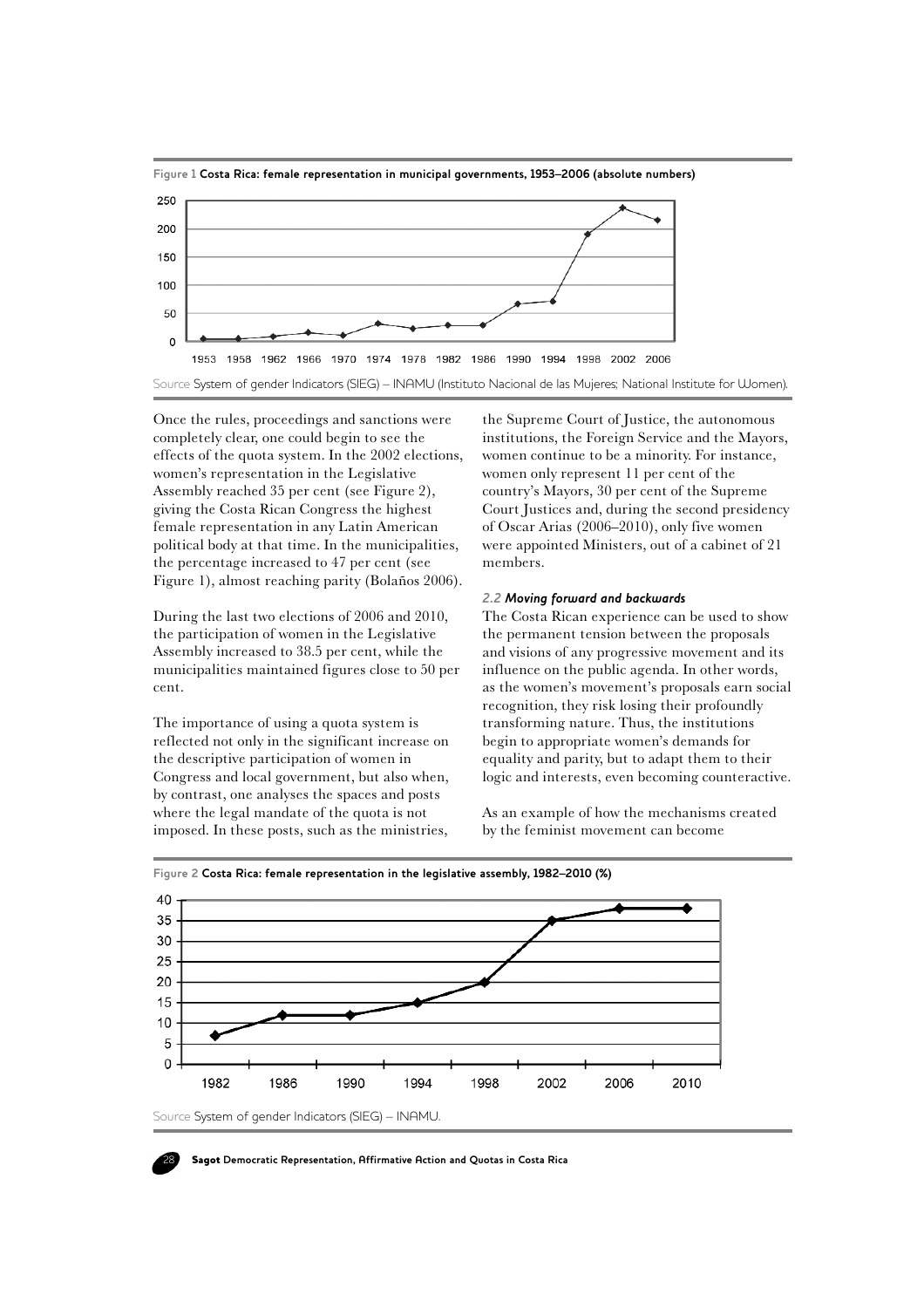counteractive, it is worth mentioning the case of the Partido Nueva Liga Feminista (New Feminist League Party), which participated in the 2006 elections. When this party, which intended to bring candidates and an openly feminist agenda to Congress, presented their registration, it was refused by the Civil Registry who claimed that they had not fulfilled the quota for men, i.e. 40 per cent. Finally, after a long struggle, the Supreme Elections Tribunal took an important decision which helped to clarify not only the legitimacy of the Nueva Liga Feminista and their entitlement to register as a political party – in spite of not having 'enough' men nominated – but also the quota system for women, creating jurisprudence which clarified the mechanisms even further and deepened its justification as a compensatory measure. On this occasion, the Elections Tribunal declared (Resolution No. 2096-E-2005, 31 August 2005):

The 40 per cent participation provided as an electoral rule is a minimum and not a maximum … The policy development of the quota for women's participation… is the recognition of the legislator that, in spite of the principle of equality being guaranteed in the Political Constitution and in the diverse instruments for Human Rights ratified by the country, there is historically an inequality between men and women in the electoral sphere which should be remedied with positive discrimination, to avoid this discrimination. The special protection that the Electoral Code gives to women … cannot be understood for men also, as this would be admitting that they have been equally discriminated, when truth is that in political elections, men have an advantageous position in relation to women…

In spite of the important clarifications made by the Elections Tribunal, the tensions between the progressive proposals of the women's movement and its concrete results are permanent. In that sense, rather than bringing about social and cultural transformations, the processes of institutionalisation of feminist claims often end up producing co-optation of those claims and of the movement itself. In the case of Costa Rica, as will be discussed later in this article, the passing of the quota legislation has also meant the arrival into power of many conservative women, closely connected to political and economic elites, who do not have any progressive agendas and who, in fact, act as strong opponents of the feminist movement, particularly on those issues related to sexual and reproductive rights. Therefore, the quota system can be seen as a major achievement, but also as an example of how the women's movement's transforming approaches are then 'recycled' by the State and returned to society as sociably acceptable laws and policies that do not represent a real threat to the establishment.

#### *2.3 Achieving parity*

The discussions around the need for a new Electoral Code that started at the end of the 1990s, served as an opportunity for the women's movement to envision the possibility of including the concept of parity in the new Code. In addition, the creation of a new political party in 2000, the Partido Acción Ciudadana (Citizen's Action Party), which voluntarily incorporated into its internal regulations the notions of parity and alternability by sex (woman-man, man-woman in such a way that two people of the same sex cannot be listed consecutively in the same list) in the electoral lists, opened up expectations in women members of other parties and also reinforced the idea that this was not an impossible goal after all.

Hence, as a result of actions undertaken by the Ministry for Women's Affairs, some feminist organisations, legislators from different political parties<sup>4</sup> and the Supreme Elections Tribunal itself, since 2001, an important step in guaranteeing women's equal representation was achieved in 2009, with the final endorsement of the new Electoral Code, which will be activated in the 2014 national elections. Thus, after a decade of heated debates and negotiations – and strong opposition by some parties<sup> $5$ </sup> – in this new Electoral Code, approved in September 2009 (Law No. 8765), the political participation of men and women is defined as a human right under the protection of the principles of equality and non-discrimination, establishing parity and alternability by sex as an obligation.

The second article of the new Electoral code stipulates, on the issues of parity and alternation by sex, that:

Participation is governed by the principle of parity which implies that all delegations, electoral lists and other bodies with even numbers should be composed of 50 per cent of women and 50 per cent of men, and that in

**IDS Bulletin** Volume 41 Number 5 September 2010

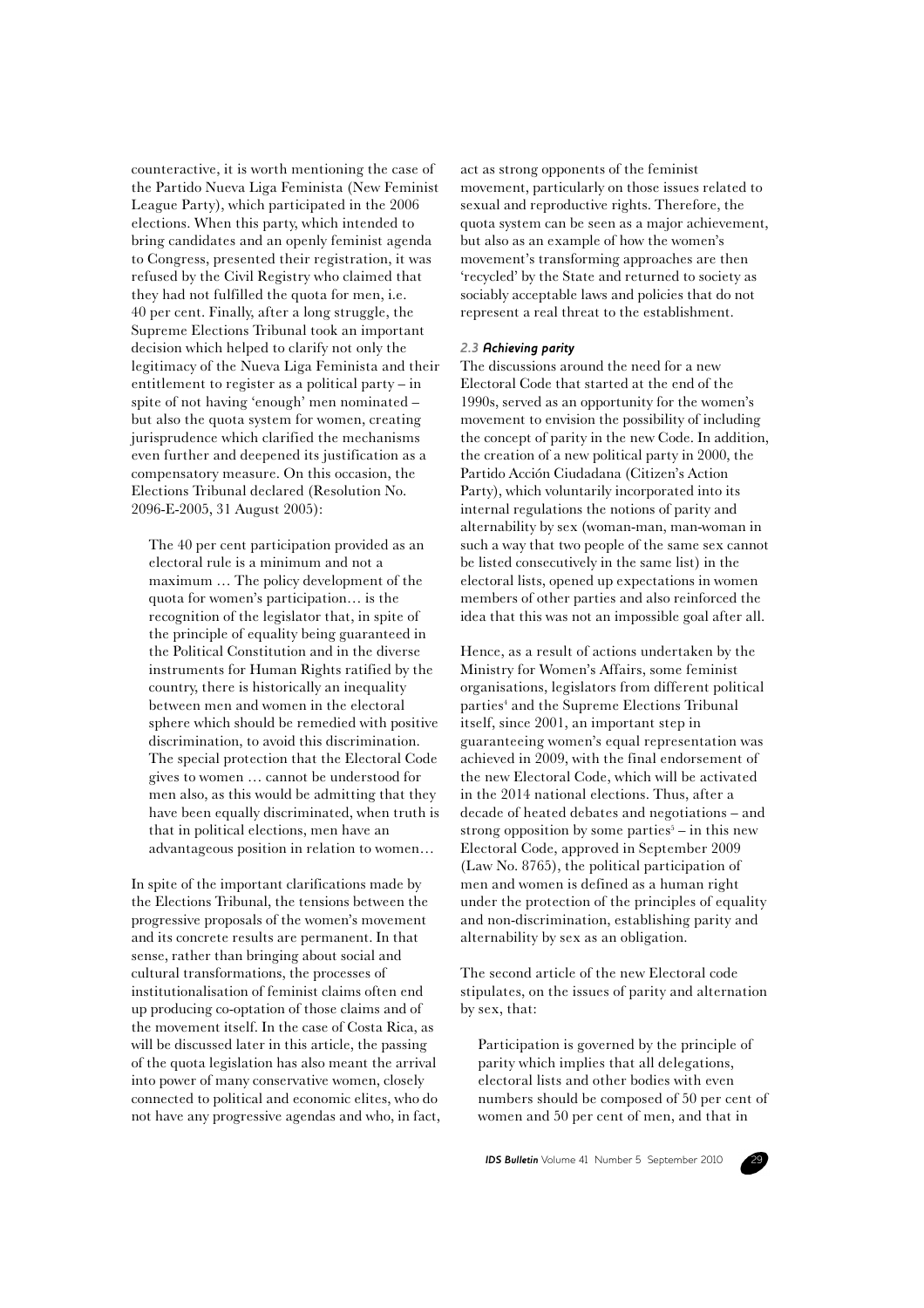delegations, payrolls and bodies with odd number of members the total difference between men and women cannot be more than one.

All the electoral lists will use the mechanism of alternation of sex (woman–man and man–woman) in such a way that two people of the same sex cannot be listed consecutively on the list.

The new Electoral Code also established clearly that the bylaws of the political parties should contain regulations and mechanisms that assure the principles of equality, gender equity, nondiscrimination and parity, as much in the party structure as in the electoral lists. Also, sanctions were included for parties that do not fulfill these principles, including the refusal or cancellation of their registration and the prohibition of participation in electoral processes.

Finally, the state contribution was authorised within a series of constitutional arrangements, for the political parties to develop capacity building for men and women in a permanent way, with the aim of creating and promoting knowledge on human rights and gender equality; encouraging leadership, political participation and empowerment; and nomination for and holding of positions with decision-making power; among others.

With these reforms to the Electoral Code, it is evident that Costa Rica has become one of the first countries in Latin America to establish gender parity as an obligatory legal norm in political representation. It is evident that for the 2014 elections this implies an important change to the face of politics. Nevertheless, after almost a decade of progressive application of a quota system, the mechanism also starts to show some of its limitations in reaching its fundamental goals, for example the real redistribution of power between genders, a substantive representation of women and the construction of a more just and egalitarian society.

## 3 Some lessons to be drawn from the Costa Rican experience

The first lesson learnt about the application of the quota legislation in Costa Rica is that this system only functions if clear norms and procedures are established, which includes

sanctions for those who do not fulfil the requirements. Also, extremely significant is the existence of a strong and persistent women's movement, pushing reforms and keeping an eye on their fulfilment (Jones 2004). In this way, the effectiveness of the quota system to guarantee, at least, the descriptive representation of women is dependent on five factors:

- 1 That it is part of the national electoral legislation;
- 2 That there exists a women's movement with the capacity to monitor compliance with the regulations;
- 3 That there is clarity in terms of the mechanisms for implementation;
- 4 That it is obligatory to apply the corresponding quota for women in eligible positions;
- 5 That the electoral body is directly involved in guaranteeing the fulfilment of the system and that there are clearly defined sanctions, consistently applied when requirements are not fulfilled.

While having women's greater participation in decision-making spaces has a fundamental impact on electoral politics, the quota system does not necessarily influence the more central and substantive aspects of a real political transformation towards gender justice. It may change the face of politics, which is an important achievement and a modification in the traditional political culture, but it does not necessarily allow the advancement of a feminist agenda of social transformation.

In the case of Costa Rica, it is interesting to note that the development of legislation to extend the rights of women reached a peak in the country between 1994 and 2000. During this period, the highest number of laws and reforms in this matter were endorsed and promoted, in particular, the Convention of Belem do Pará and a large quantity of legislation and public policies on sexual harassment, domestic violence, alimony, civil union, commercial sexual exploitation, sexual rights and reproductive rights. Curiously, the legislation on quotas was not in force at that time, and hence the representation of women in Congress was relatively low. In fact, these advances, including the legislation on quotas, seem to connect more to an expansion of the activities of the feminist



**Sagot Democratic Representation, Affirmative Action and Quotas in Costa Rica**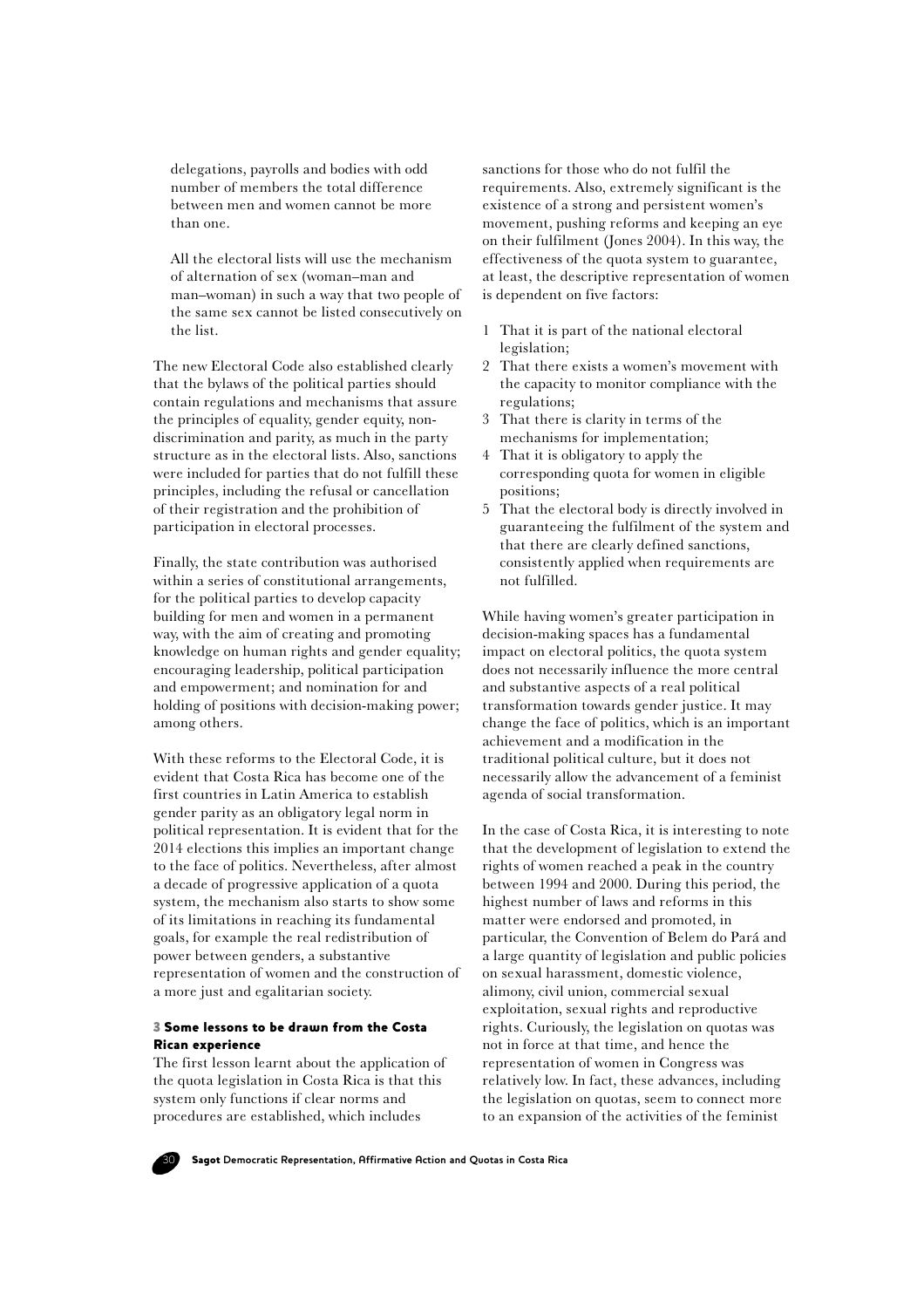movement at the national and international levels during the 1990s and not so much to a greater presence of women in electable positions.

On the contrary, from 2001, when the legislation on quotas was already in force, as well as the clarifications made by the Elections Tribunal, the pace of endorsement of public policies and laws related to equality and gender equity slowed down notably. So, the significant increase in the number of women in Congress does not seem to have had a direct effect on gender and social justice. Also, there are no significant differences among women from the different parties. The few women legislators who have brought about an open agenda for gender justice since the implementation of the quota system, seem to respond more to their personal interests and history, and to their previous relations with the feminist movement, than to party lines.

In that sense, very few pieces of new legislation for the advancement of women's rights have been approved since the implementation of the quota system. According to reports by lobbyists from the women's movement, they tend to negotiate the different law proposals with legislators on an individual basis, not always taking their gender into consideration, since that does not seem to be a positive factor in all cases. For instance, during the discussions on the Bill to Criminalise Violence Against Women in 2007, the President of the Congressional Women's Commission.<sup>6</sup> in charge of analysing all law proposals related to women's issues, disagreed with the Bill, arguing that, on many occasions, women provoke the family violence and the important thing was not to create more privileges for women, but to preserve the sanctity of the family.7 Also, women legislators from different parties were opposed to a Bill that proposed an eight-hour work-day for domestic workers, arguing that they could no longer participate in politics if their domestic workers did not work extended hours. As Rosita Acosta, president of the Domestic Workers Association, told these women legislators at a public hearing, 'what you want is a slave and not a domestic worker'.8

In spite of the quota system, during the past legislature (2006–10), with 38.5 per cent of female representation, only one of the legislators, Ana Helena Chacón, from the Partido Unidad Social Cristiana (Social Christian Unity Party),

put forward an open programme for justice and gender equity. This shows that the relationship between increasing the presence of women in Parliament and the endorsement of laws for the advancement of equality and equity is neither automatic nor direct. As Susan Francheschet (2008) argues (citing Dodson 2006):

Whilst existing studies show that in general it is more likely that female legislators give priority to gender than their male colleagues, their greater preoccupation with themes related to women does not directly translate into better legislative results for them. (Franceschet 2008: 69)

From this perspective, although the existence of the quota legislation increases the possibility of women getting into electable positions, there is no guarantee of whom these women will be, nor what their political agenda is. In Costa Rica, the main parties have chosen very disciplined women, faithful to party lines, with close relationships, almost subordinate, to important men in these parties, and hence very unlikely to defy the status quo. In fact, the three main traditional parties from the right or centre-right (Liberación Nacional, National Liberation; Unidad Social Cristiana, Social Christian Unity and Movimiento Libertario, Libertarian Movement), have nominated women as Party Speakers at critical political points, and it has been precisely these women who have been in charge of bringing forward the neoliberal agenda, including the ratification of the Free Trade Agreement with the USA, which had the people of Costa Rica in social upheaval for almost two years.

As a result, as suggested by some critics, in practice, the quota system and neoliberalism are not mutually exclusive but more like partners in the search for a new world order (Krook 2008). In the context of a growing global neoliberalism, it appears then that the quota system means an important concession to the demands of the women's movement, but at the same time, it becomes an empty promise in terms of contributing to breaching the growing gap between political empowerment on the one hand and social and economic empowerment on the other (Phillips 1999).

In Costa Rica, the women elected after the approval of the quota system have been more

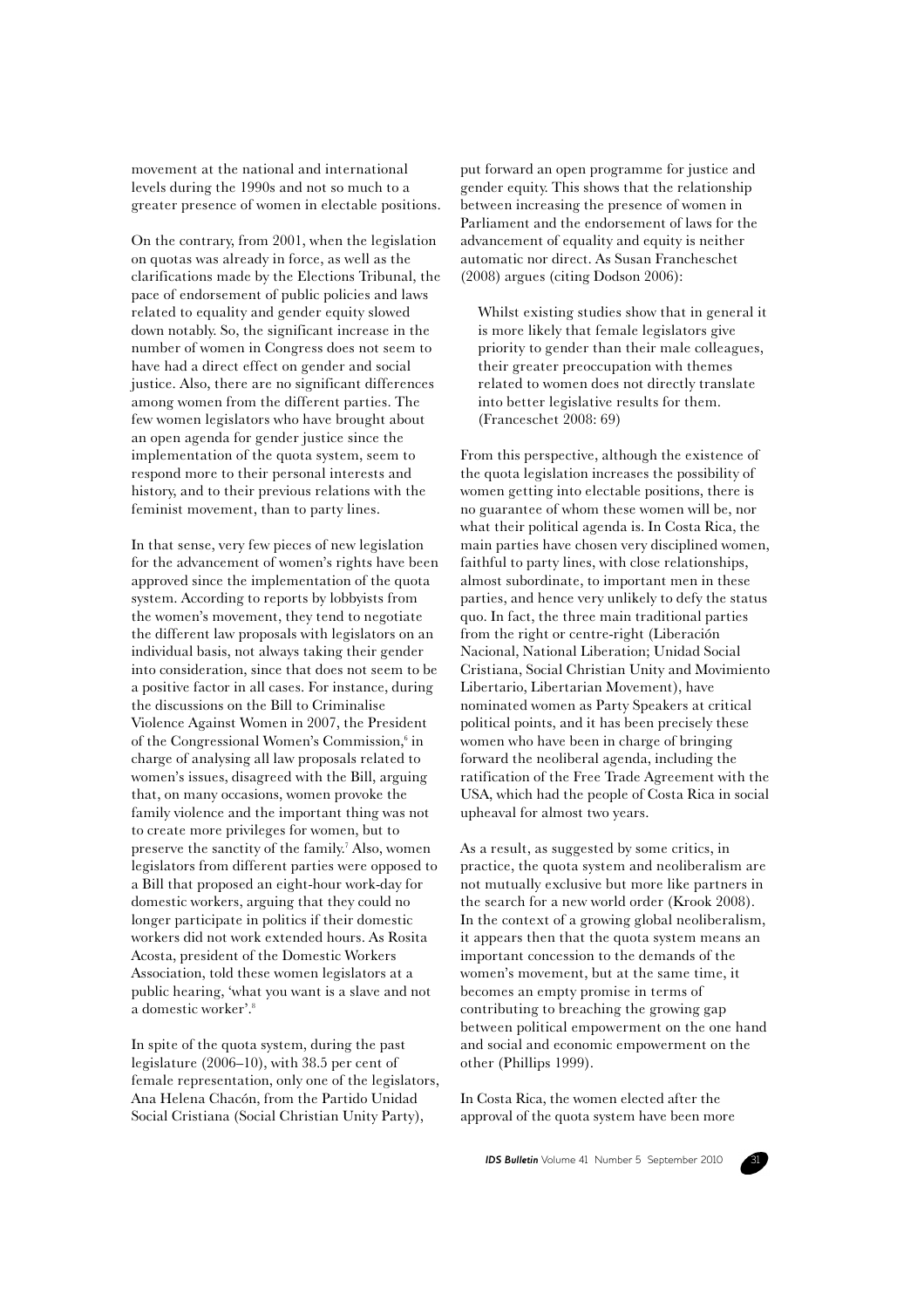willing to pass legislation intended to transform the welfare character of the national state, than legislation that extends social justice. For instance, most women legislators voted in favour of Bills that privatised the telecommunications and insurance services  $(2008)$ ,<sup>9</sup> landmark institutions of the Costa Rican welfare state since 1948. In addition, the majority of women legislators have voted in favour of Bills related to intellectual property (in 2008 and 2009), that grant privileges to the transnational pharmaceutical companies, compromising access for the poor to affordable medicines.10 However, they have not been willing to pass existing law proposals<sup>11</sup> related to women's access to better health services, sexual and reproductive rights, same sex civil unions, the autonomy of indigenous people, which will secure them rights over their lands, or the constitutional reform to separate the Church from the State.12

This raises the question as to whether it is more important to have, in a decision-making position, a person that shares feminist principles or simply a woman, independently of her political position, ideology or ethics. In Costa Rica, the most clear and convincing position on justice and gender equality was held by José Merino, legislator from Partido Frente Amplio (2006–10), a small leftist party with a conscious discourse about social inequalities and the necessity to confront them in all their different dimensions, including gender.

The quota system thus guarantees women access to positions of political representation, but does not guarantee the quality of their actions nor the type of decisions they are going to make. Hence, quotas encourage the descriptive participation of women, but not necessarily their substantive participation. Because of this, many feminists express doubts about quotas, arguing that, among other things, these mechanisms help push neoliberal agendas, demobilise women's movements, result in the election of conservative women, promote a static vision of women as a group and diminish their efficiency as political actors (Krook 2008).

However, other feminists also argue that in a truly democratic society, the participation of women in positions of decision-making and power should be understood as a right that cannot be conditioned to their willingness to fight for women's issues. From this perspective, the quota system represents an advance but has to go hand

in hand with other processes of empowerment and social transformation that really question the patriarchal order. But instead, they only produce partial ruptures in the system, but nothing that really changes the very foundations, which have generated not only inequality but also a society that is ethically unsustainable.

The Costa Rican experience shows that quota legislation mandating a minimum percentage of seats to be occupied by women, accompanied with a placement in electable positions, had a powerful effect on the number of women elected in Congress. Another important lesson drawn from Costa Rica is that the quota legislation needs to be precise and strictly enforced. Norms that rely merely on the will of political parties, usually fall on deaf ears, exercising no significant impact on the election of women. The role played by a strong women's movement that advocates for quota legislation and is capable of monitoring its implementation is significant. After several years of constant effort, the persistence of quota advocates paid off with the landmark 1999 Elections Tribunal ruling and with the introduction of the notions of parity and alternability in the new Electoral Code.

Thus, the quota system, as applied in Costa Rica, has proved to be a very effective instrument for increasing the descriptive representation of women. In fact, it provides a good case for quota supporters in other countries that have adopted ineffective quota legislation. However, as stated before, while the quota system, as implemented in Costa Rica, will ensure a significant presence for women in legislative bodies, that system by itself will not enhance the quality of democracy, nor will it expand social justice or guarantee the representation of feminist interests in the public agenda.

Because of this, the objective of the feminist movement is not and cannot be only to fight to extend the representation of women in electable positions or for an improvement in policies and laws. The objective of the feminist movement should be to continue with the struggle that was initiated more than 200 years ago for the construction of a just society that guarantees autonomy to women and all other excluded groups, as well as their wellbeing, integrity and equal access to power and to the material and symbolic resources of society.

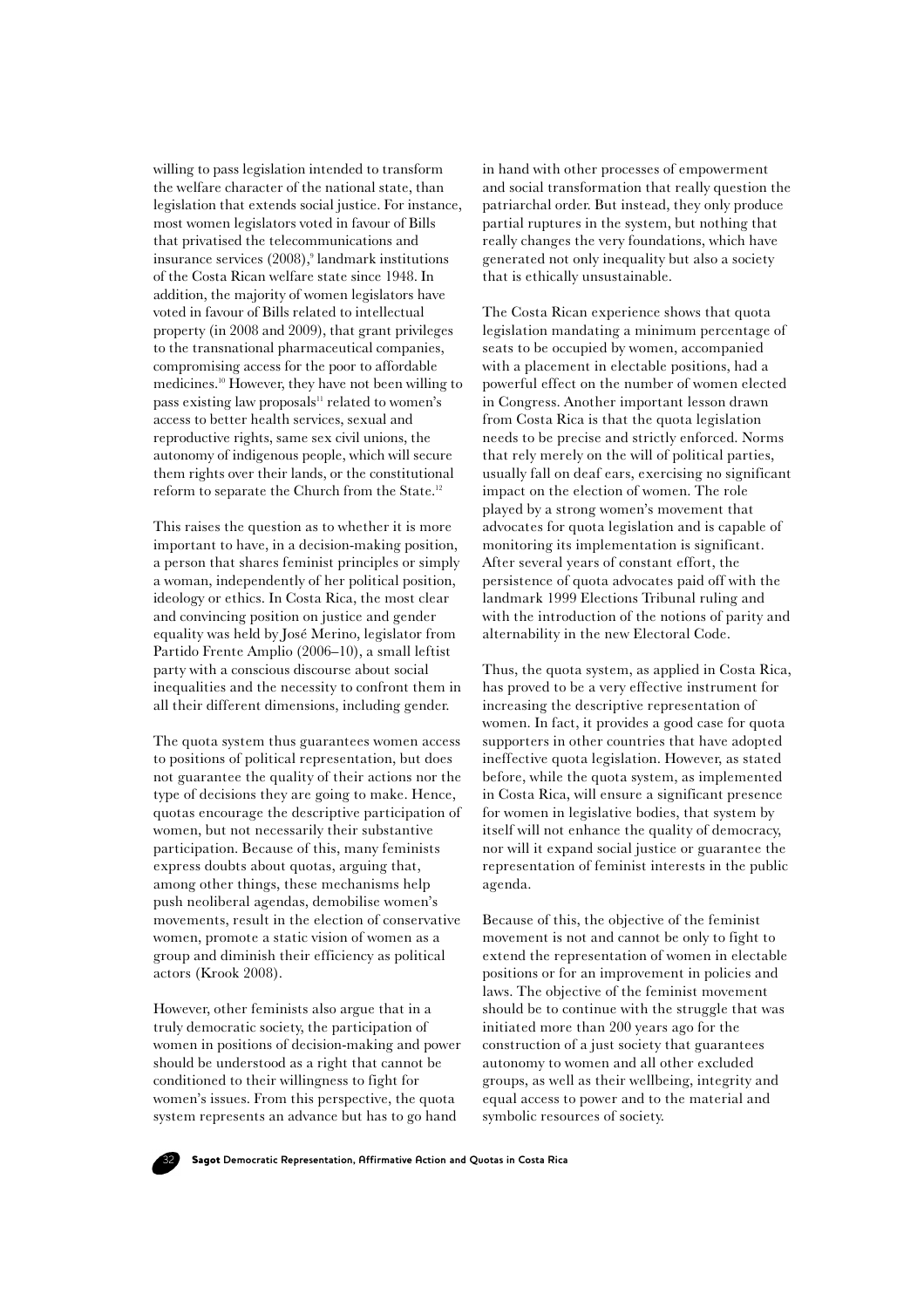#### Notes

- The author wishes to thank Gloria Valerín, former Minister of Women's Affairs and former legislator, for her generous assistance in locating the entire Congressional file on the discussions and passing of the new Electoral Code.
- 1 Descriptive representation is here understood as the presence of members of a specific social group in a political entity (Franceschet 2008).
- 2 At the time, she was the wife of President Oscar Arias, who supported the Bill, giving it political viability.
- 3 Among the arguments put forward against the project for real equality were: that the idea of proportional gender representation was unconstitutional; that the project was unnecessary as discrimination no longer existed against Costa Rican women; that recognising the necessity of a reform of this kind would be accepting that both the Constitution and the laws were gender discriminating, which was not true; that equality cannot be imposed by force; and, finally, that those promoting the project were 'frustrated women' (Badilla 1997).
- 4 Since 2002, legislators from different political parties, including Emilia Rodríguez, Margarita Penón and Rodrigo Alberto Carazo (Partido Acción Ciudadana, Citizen Action Party), Kyra de la Rosa (Partido Liberación Nacional, National Liberation Party) and

#### References

- Badilla, A.E. (1997) 'Leading Arguments Against Women's Legal Equality: Highlights of a National Debate', in I.A. Leitinger (ed.), The Costa Rican Women's Movement, Pittsburgh: The University of Pittsburgh Press
- Bolaños, A. (2006) 'Las Cuotas de Participación Política de la Mujer en Costa Rica, 1996–2005' ['Women's Contribution to Political Participation in Costa Rica, 1996–2005'], *Revista de Derecho Electoral [Electoral Law Review]*, Tribunal Supremo de Elecciones [Supreme Elections Tribunal], San José, Costa Rica, first semester
- Dodson, D.L. (2006) *The Impact of Women in Congress*, Oxford: Oxford University Press
- Franceschet, S. (2008) 'Promueven las Cuotas de Género los Intereses de las Mujere? El Impacto de las Cuotas en la Representación Sustantiva de las Mujeres' ['Promoting Gender Quotas for Women: The Impact of

Gloria Valerín, former Minister of Women's Affairs and now legislator (Partido Unidad Social Cristiana, Social Christian Unity Party) began presenting motions to include the principles of parity and alternability by sex in the new Electoral Code.

- 5 The main opposition to the incorporation of the principles of parity and alternation in the new Electoral Code came from the Partido Movimiento Libertario (Libertarian Movement Party), a right-wing party that had been created in 1996.
- 6 Legislator Gilda González from the Partido Liberación Nacional.
- 7 Information provided by Gabriela Arguedas, former legislative aide.
- 8 Information provided by Rosita Acosta, President of the Domestic Workers Association.
- 9 With the exception of the women legislators from Partido Acción Ciudadana, who voted against those reforms, but were a minority.
- 10 Here again, all legislators from Partido Acción Ciudadana voted against these Bills.
- 11 These law proposals have not been accepted by women legislators from any party, with the exception of Ana Helena Chacón, who is, in fact, the proponent of many of the reforms.
- 12 Costa Rica is one of the few confessional states in the world. The Constitution stipulates that the official religion of the State is Roman Catholicism.

Quotas on Women's Descriptive Representation'], in M. Ríos Tobar (ed.), *Mujeres y Política: El Impacto de las Cuotas en América Latina [Women and Politics: The Impact of Quotas in Latin America]*, Stockholm: International Institute for Democracy and Electoral Assistance (IDEA)

- Jones, M.P. (2004) 'Quota Legislation and the Election of Women. Learning from the Costa Rican Experience', *Journal of Politics* 66.4: 1203–23
- Krook, M.L. (2008) 'La Adopción e Impacto de las Leyes de Cuotas de Género: Una Perspectiva Global' ['The Adoption and Impact of Gender Quota Laws: A Global Perspective'], in M. Ríos Tobar (ed.), *Mujeres y Política: El Impacto de las Cuotas en América Latina [Women and Politics: The Impact of Quotas in Latin America]*, Stockholm: International Institute for Democracy and Electoral Assistance (IDEA)